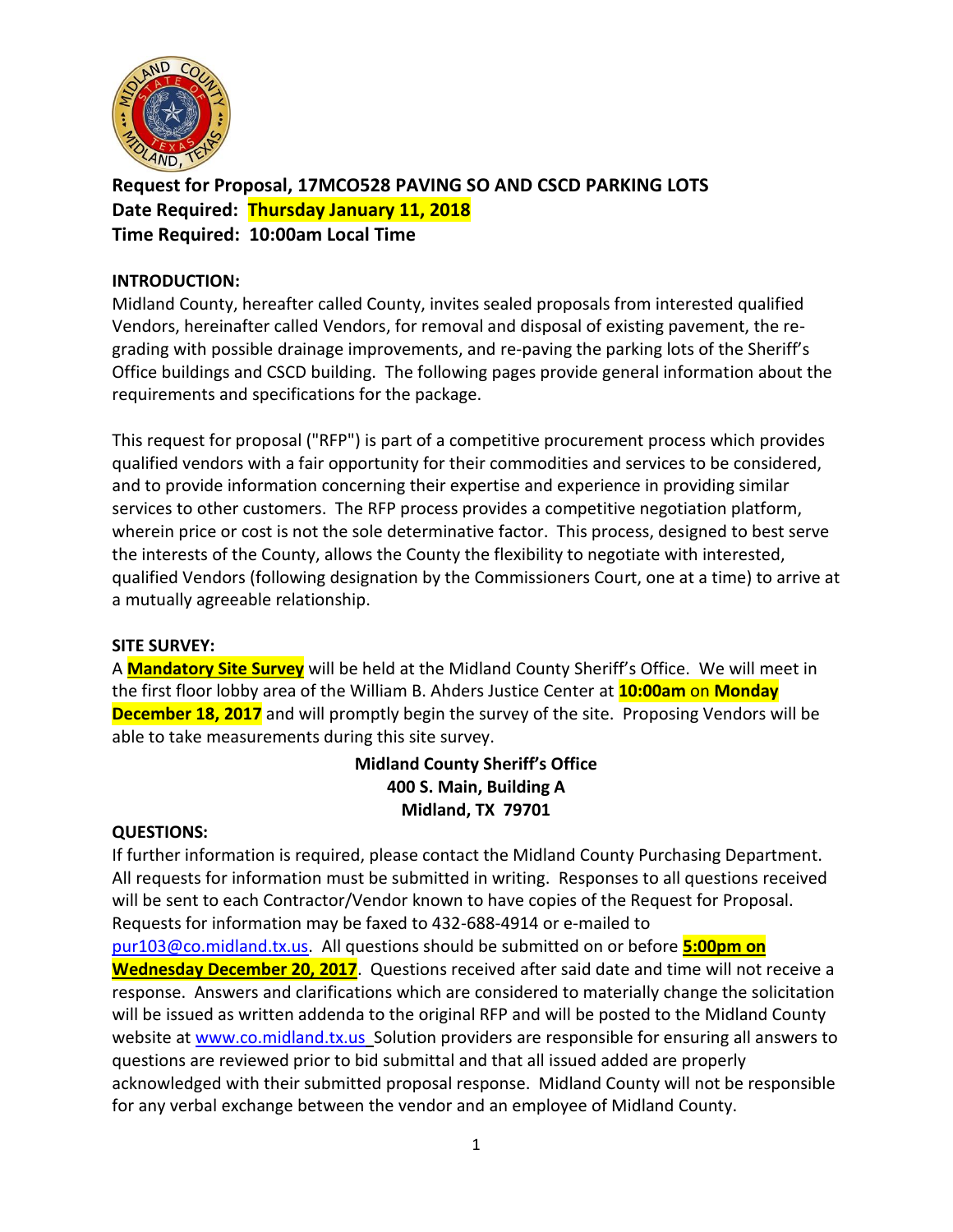# **COPIES AND RECEIPT:**

Please submit one (1) original, three (3) copies, and an electronic copy on USB drive of the proposal. **An executed copy of the Proposal Affidavit SIGNED AND NOTARIZED (Page 8) must be included in each submission.** Please note that if no Proposal Affidavit is included, the response will be rejected. Midland County is exempt from all state and federal taxes. Tax exempt certificates are available upon request.

All responses should be submitted in a sealed envelope, marked on the outside**,** 

# **17MCO528 PAVING SO AND CSCD PARKING LOTS**

**\_\_\_\_\_\_\_\_\_\_\_\_\_\_\_\_\_\_\_\_\_\_\_\_ Company Name**

Responses must be received by **10:00am Local Time on Thursday January 11, 2018.** Late proposals will be rejected and returned without being opened. The clock in the Purchasing Agent's office is the official time piece for this submission. If interested, Contractors may use mail or express systems to deliver their proposal to the Purchasing Department; they should insure that they are tendered to the carrier in plenty of time to reach the Purchasing Department by the time and date required. Facsimile transmitted proposals shall not be accepted.

**SUBMISSION LOCATION:** All bids which are mailed, shipped, delivered, etc. should be addressed as follows:

> **Midland County Purchasing Department** Midland County Courthouse Attention: Kristy Engeldahl, Purchasing Agent 500 N. Loraine Street, Suite 1101 Midland, Texas 79701

## **DOCUMENTATION SUBMISSION:**

The respondent must submit all required documentation. Failure to provide requested information may result in rejection of the proposal.

# **ALTERATION OF PROPOSAL:**

A proposal may be altered, modified or amended by a Vendor at any time, prior to the time and date set forth above as the submission deadline. Alterations, modifications or amendments to a proposal must be made in the offices of the Purchasing Department. Any interlineations, alteration or erasure made on a proposal before the submission deadline must be initialed by the signer of the proposal, guaranteeing authenticity. A proposal may not be altered, modified or amended after the submission deadline.

## **WITHDRAWAL:**

A proposal may not be withdrawn or canceled by the respondent for a period of sixty (60) days following the date designated for the receipt of proposals, and respondent so agrees upon submittal of their proposal.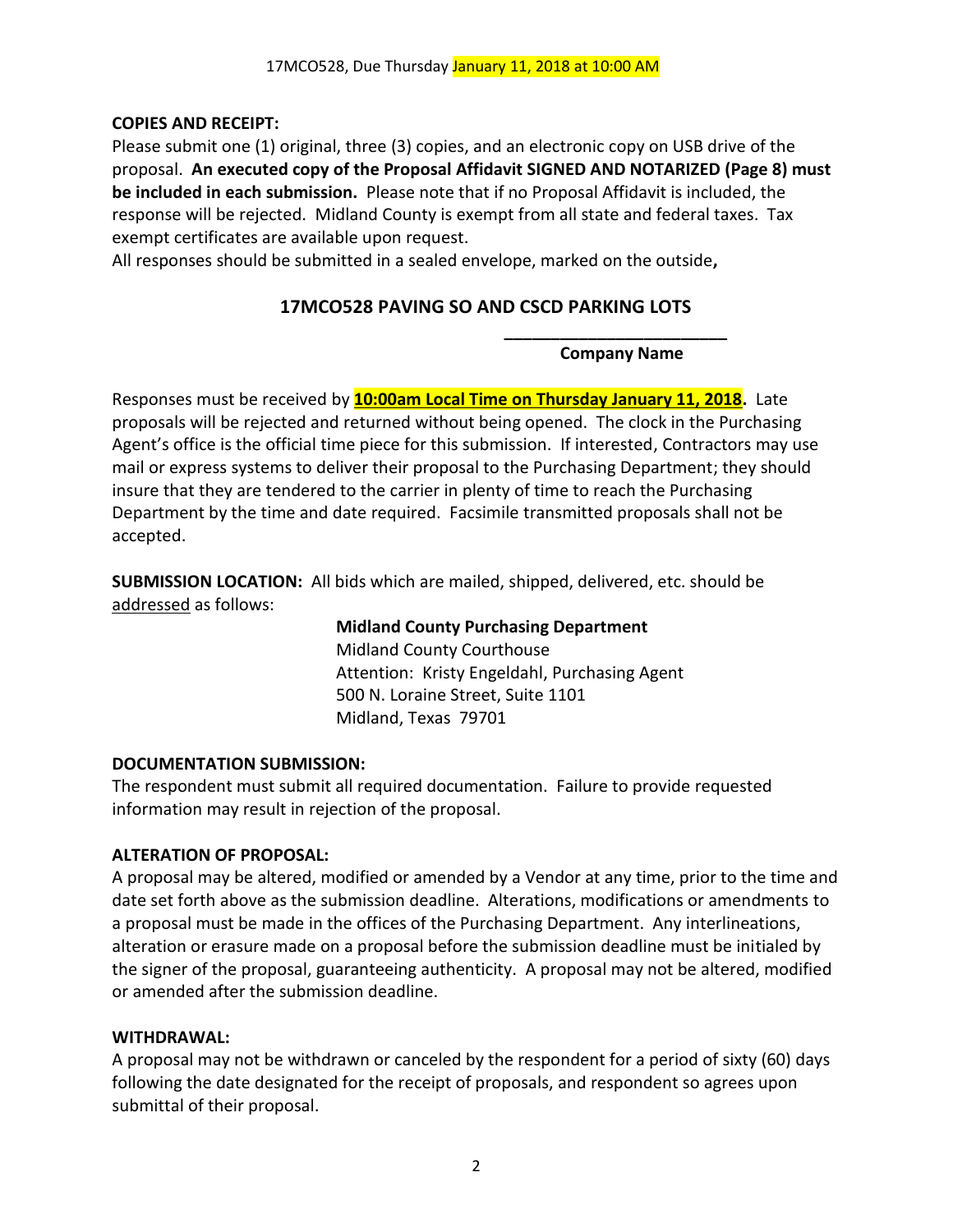# **CONFLICT OF INTEREST:**

No public official shall have interest in this contract, in accordance with Vernon's Texas Codes annotated Local Government Code Title 5, Subtitle C, Chapter 171. Vendor is required to sign affidavit form included in Proposal documents.

## **SILENCE OF SPECIFICATIONS:**

The apparent silence of these specifications as to any detail of the apparent omission from it of a detailed description concerning any point, shall be regarded as meaning that only the best commercial practices are to prevail. All interpretations of these specifications shall be made on the basis of this statement.

# **CONFIDENTIALITY:**

Contents of the proposals will remain confidential until the contract is awarded. At that time the contents will be made public under the Texas Public Information Act; except for any portion of a proposal which has been clearly marked as a trade secret or proprietary data (the entire proposal may not be so marked). Proposals will be opened, and the name of the firm submitting the proposal read aloud, acknowledged, at **10:05am on January 11, 2018**, in the Purchasing Department Conference Room located in the Midland County Courthouse, Suite 1101. All respondents or other interested parties are invited to attend the opening.

Vendors are hereby notified that the Owner strictly adheres to all statutes, court decisions, and opinions of the Texas Attorney General with respect to disclosure of public information.

# **ADDITIONAL INFORMATION AND DEMONSTRATION, NEGOTIATIONS:**

Prior to award, selected Vendors may be asked to provide further information concerning their proposal, up to and including presentations/demonstrations. The Midland County Commissioners Court reserves the right to reject any and all proposals or waive formalities as deemed in the best interests of Midland County. The County may also enter into discussions and revisions of proposals after submission and before award for the purpose of obtaining the best and final offer, and to accept the proposal deemed most advantageous to Midland County.

This request for proposal (RFP) is part of a competitive procurement process which is designed to best serve the interests of the County in obtaining complicated commodities and/or services. It also provides interested Contractors with a fair opportunity for their goods and services to be considered. The RFP process is designed to be a competitive negotiation platform, where price is not required to be the sole determinative factor. Also, the County has the flexibility to negotiate with interested vendors (one at a time) to arrive at a mutually agreeable relationship. Negotiations will be arranged with vendors in a hierarchal order, starting with the vendor selected as the primary. If a contract cannot be negotiated, negotiations will, formally and in writing, end with that Vendor and proceed to move to the second vendor, and so forth until a contract is negotiated.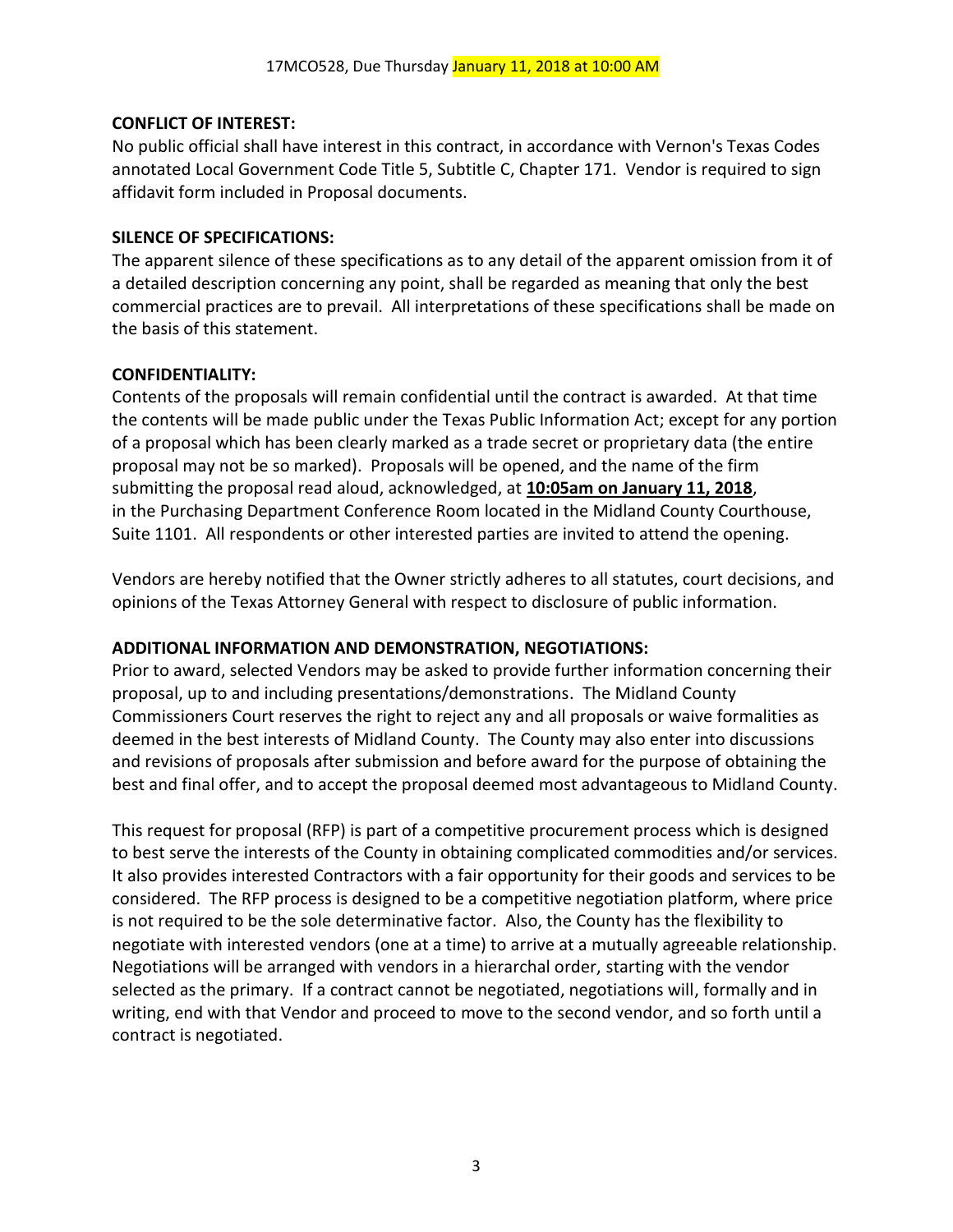# **RIGHTS OF THE CONTRACTING AUTHORITY:**

Midland County reserves the right to withdraw this RFP at any time and for any reason. Midland County also has the right to terminate its selection process at any time and to reject all responses, or all proposals. Receipt of the proposal materials by Midland County or submission of a proposal to Midland County confers no rights upon the vendor nor obligates Midland County in any manner.

All costs associated with the preparation or submittal of proposals shall be borne by the vendor, and no cost shall be sustained by Midland County.

## **ORAL COMMITMENT:**

Vendors should clearly understand that any verbal representations made or assumed to be made during any discussions held between representatives of an vendor and any Midland County personnel or official are not binding on Midland County.

## **WAIVER OF CLAIMS:**

Submission of a proposal indicates Vendor's acceptance of the evaluation technique and Vendor's recognition that some subjective judgments must be made by the County during the determination of qualification.

## **SELECTION CRITERIA:**

Price is a primary consideration, however, it is not the only consideration to be used in the selection. The product and/or service to be provided is also of major importance. Midland County will require that the successful vendor provide a representative for all County related business, service, billing, installation, activation and termination of said service.

# **ORDINANCES AND PERMITS:**

The Contractor/Vendor agrees, during the performance of the work, to comply with all applicable Federal, State, or local code and ordinances.

# **INVOICES:**

Invoices are to be mailed to P.O. Box 421, Midland, Texas 79702 and should cite the applicable Purchase Order Number. Any and all notices or other communications required or permitted by any contract awarded as a result of this RFP shall be served on or given to Midland County, in writing, by personal delivery to the Purchasing Agent of Midland County, Texas, or by deposit with the United States Mail, postage prepaid, registered or certified mail, return receipt requested, addressed to the Midland County Purchasing Agent 500 N. Loraine Suite 1101 Midland, TX 79701, or at such other address as may have been specified by written notice to Vendor.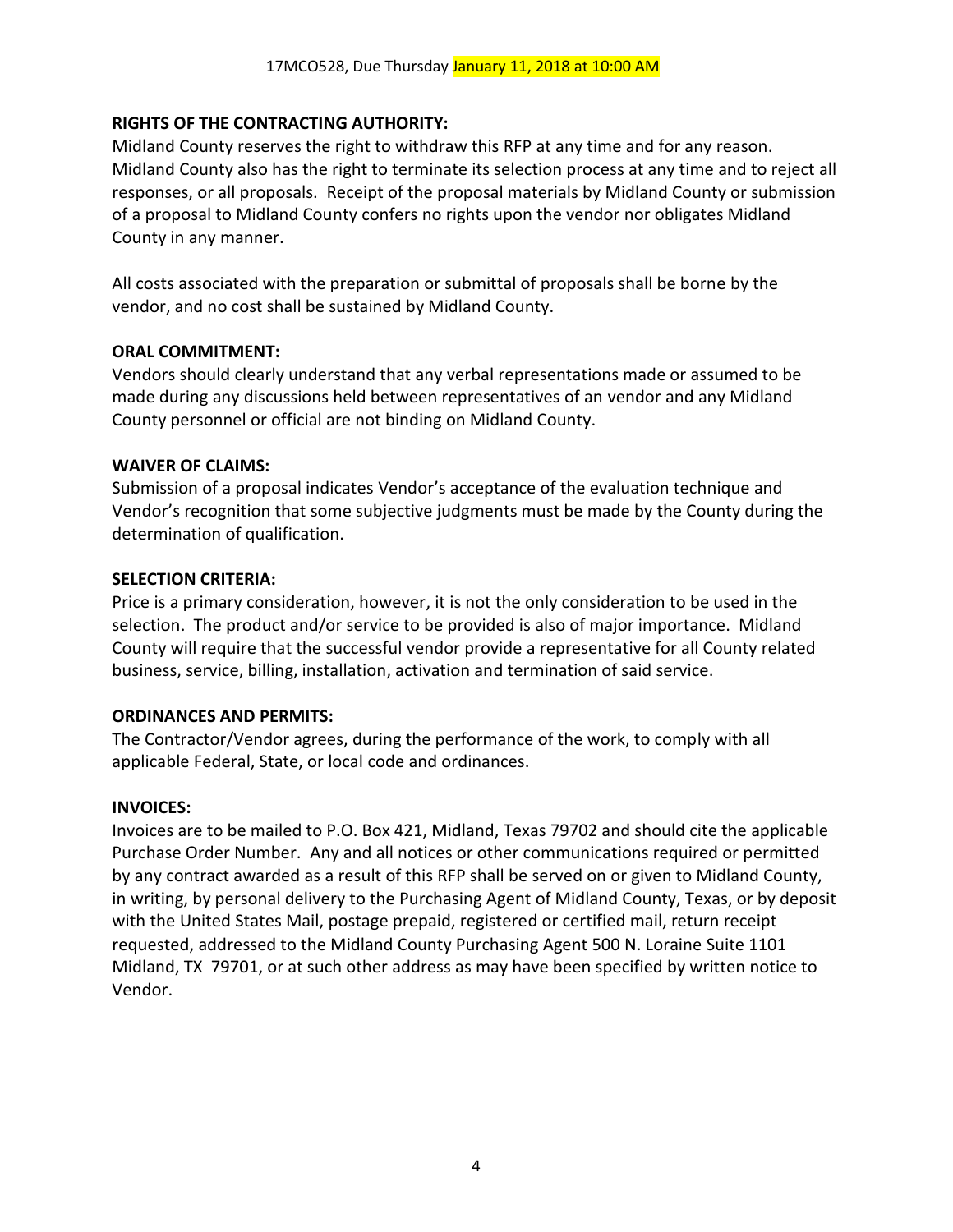# **INSURANCE:**

The awarded Vendor will maintain such insurance as will protect the Vendor and the County from claims under the Workers' Compensation Acts, and any amendments thereof, and from any other claims for damages from personal injury, including death, which may arise from operations under this agreement, whether such operations be by themselves or by any sub-Contractor, or anyone directly or indirectly employed by either of them. Current Certificate of such insurance shall be furnished to Midland County and shall show all applicable coverage(s). Any subcontractor must adhere to the same requirements listed above and below (with the exception of the pollution liability).

# **Other insurance requirements are:**

-General Liability (including completed operations) with a \$1,000,000 per occurrence limit and \$2,000,000 general aggregate.

-Commercial Automobile Liability with a limit of no less than \$1,000,000. The coverage will also extend liability to hired and non-owned autos.

-Workers' Compensation with limit of \$1,000,000 for Employers Liability.

-We also require a minimum umbrella (or follow form excess policy covering over general liability, auto liability and workers compensation) of no less than \$2,000,000.

-Pollution liability coverage to for nay cleanup cost and damage to third parties in an amount of no less than \$1,000,000 per occurrence.

Midland County will require the selected Vendor to name Midland County as an additional for both the general liability and auto liability. A waiver of subrogation in favor of the County is required for the workers compensation. If the additional insured status or waiver of subrogation is not blanket, please send a copy of the actual endorsements prior to commencement of any work.

Midland County will require the selected Vendor to name Midland County as an additional insured and provide a waiver of subrogation prior to making a contract. All insurance must be placed through an insurance carrier licensed to operate in Texas and have an AM Best Rating greater than A-VI.

# **INDEMNIFICATION:**

The Vendor shall defend, indemnify and save whole and harmless the County and all its officers, agents and employees from and against any and all demands, claims, suits, or causes of action of any character, name, kind or description brought for, or on account of, arising out of or in connection with the Vendor's performance or non-performance of any obligation of Vendor or any negligent act, misconduct or omission of the Vendor in the performance of its contractual obligations. The Vendor shall defend, indemnify, save, and hold harmless the County and its officers, agents, representatives and employees from and against any and all demands, claims, suits, or causes of action of any character, name, kind or description brought for, on account of, arising out of or in connection with Vendor's product or service.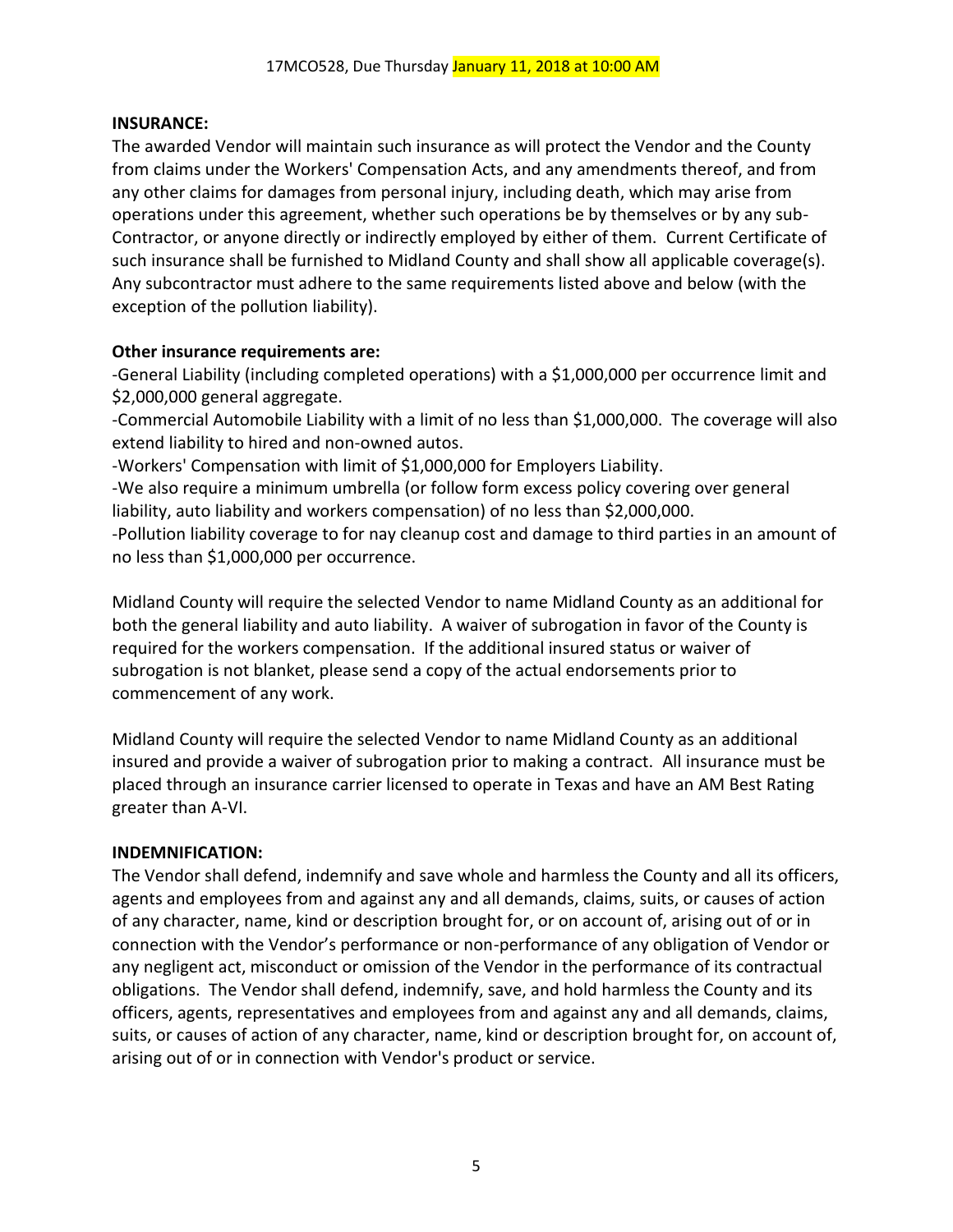# **STATUS OF INDEPENDENT CONTRACTOR:**

Vendor shall be considered an independent contractor, for all purposes. Vendor will not at any time, directly or indirectly, act as an agent, servant, representative or employee of the County. Vendor will not take any action which is intended to create any commitments, duties, liabilities or obligations on behalf of the County, without prior written consent of the County.

# **PARTIAL INVALIDITY:**

In the event any one or more of the provisions contained in this RFP or any contract resulting therefore, for any reason, be held to be invalid, illegal or unenforceable in any respect, such invalidity, illegality or unenforceability shall not affect any other provision of this RFP or any contract resulting therefore and this RFP or the contract resulting therefore shall be construed as if such invalid, illegal or unenforceable provision had never been contained herein.

# **CONTRACT TERMINATION:**

Non-performance of the Vendor/Contractor in terms of specifications or noncompliance with terms of this contract shall be basis for termination of the contract by the County. Termination in whole or in part, by the County may be made at its option and without prejudice to any other remedy to which it may be entitled at law or in equity, or elsewhere under this contract, by giving (60) sixty days written notice to the Contractor/Vendor with the understanding that all work being performed under this contract shall cease upon the date specified in such notice. The County shall not pay for work, equipment, services or supplies which are unsatisfactory. Contractor/Vendor may be given reasonable opportunity prior to termination to correct any deficiency. This, however, shall in no way be construed as negating the basis for termination for non-performance. The right to terminate the notice thereof is controlled by these proposal specifications and is not subject to being altered by contract.

# **LAW GOVERNING:**

The parties under contract shall be subject to all Federal laws and regulations, and all rules and regulations of the State of Texas. The laws of the State of Texas shall govern the interpretation and application of the contract; regardless of where any disagreement over its terms should arise or any case of action arise.

# **REMEDIES:**

The successful vendor and Midland County agree that both parties have all rights, duties, and remedies available as stated in the Uniform Commercial Code.

# **VENUE:**

It is hereby agreed that the contract will be made in Midland, Midland County, Texas, and any dispute arising as a result of it shall be governed by the laws of the State of Texas for the purpose of any law suit, and the parties agree that such lawsuit shall be brought in Midland County, Texas.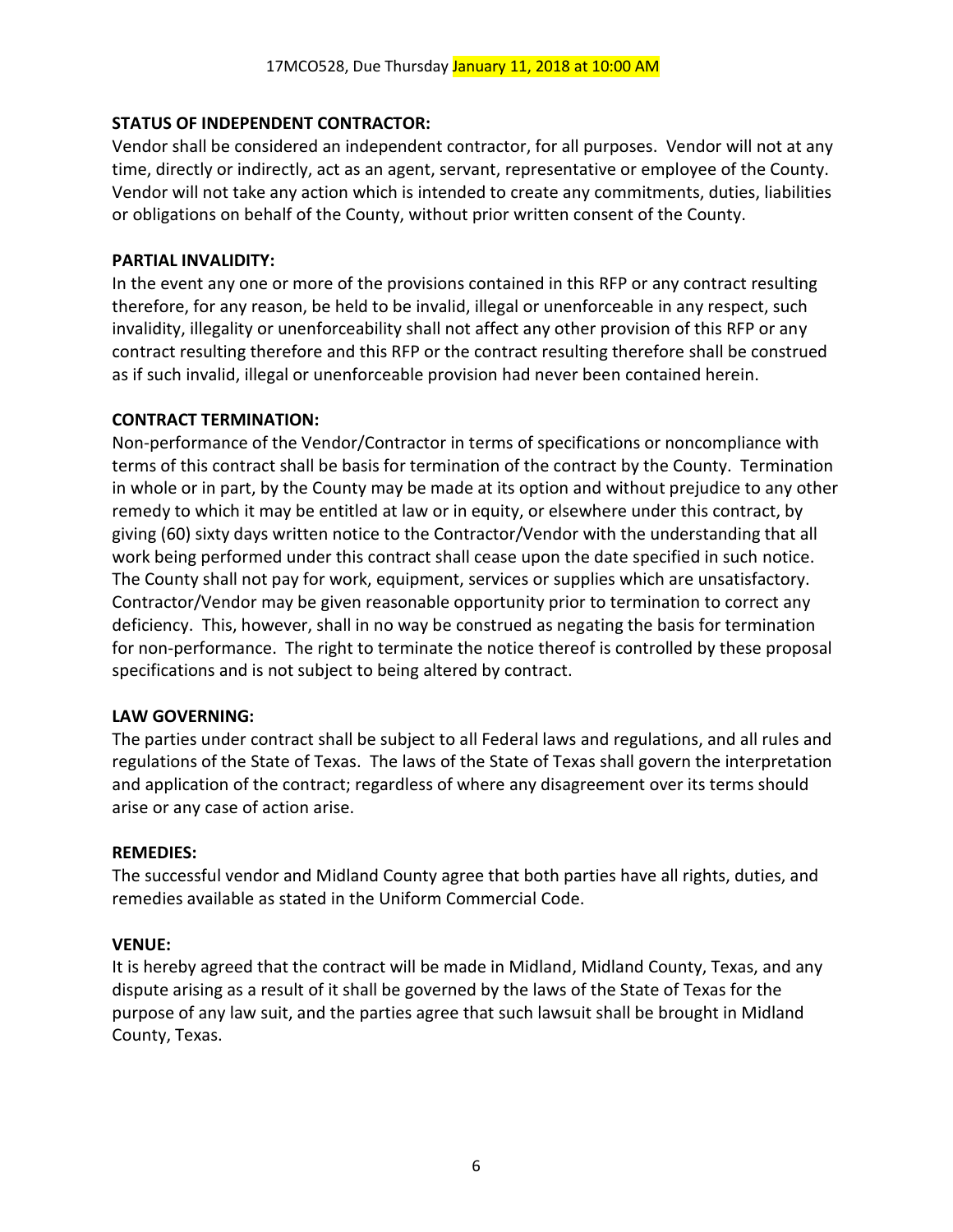# **FUNDING CONTINGENCY:**

Any contract awarded pursuant to this RFP shall be contingent on sufficient funding and authority being made available in each fiscal period by the appropriate officials of Midland County. If sufficient funding or authority is not made available, the contract shall become null and void.

## **ASSIGNMENT:**

The Contractor shall not sell, assign transfer or convey this contract in whole or in part, without the prior written consent of the County.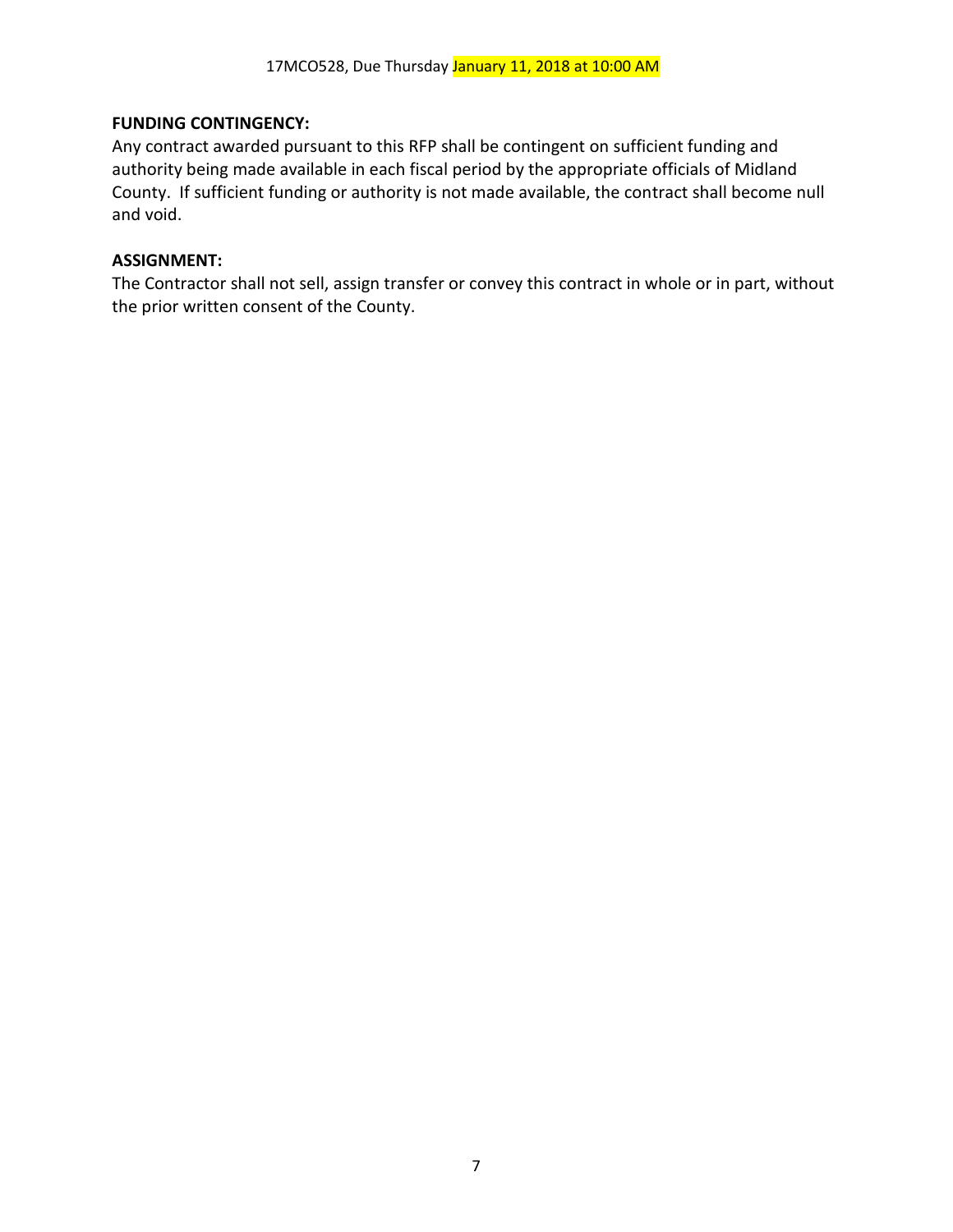# **REQUIRED FORM COMPANY AFFIDAVIT**

The affiant, The affiant, The affiant,  $\frac{1}{2}$  states with respect to this submission to County:

I (we) hereby certify that if the contract is awarded to our firm that no member or members of the governing body, elected official or officials, employee or employees of said County, or any person representing or purporting to represent the County, or any family member including spouse, parents, or children of said group, has received or has been promised, directly or indirectly, any financial benefit, by way of fee, commission, finder's fee or any other financial benefit on account of the act of awarding and/or executing a contract.

I hereby certify that I have full authority to bind the company and that I have personally reviewed the information contained in the RFP and this submission, and all attachments and appendices, and do hereby attest to the accuracy of all information contained in this submission, including all attachments and exhibits.

I acknowledge that any misrepresentation will result in immediate disqualification from any consideration in the submission process.

I further recognize that County reserves the right to make its award for any reason considered advantageous to the County. The company selected may be without respect to price or other factors.

| Type of business organization (corporation, LLC, partnership, proprietorship) |  |  |
|-------------------------------------------------------------------------------|--|--|
|                                                                               |  |  |
|                                                                               |  |  |
|                                                                               |  |  |

Notary Seal Below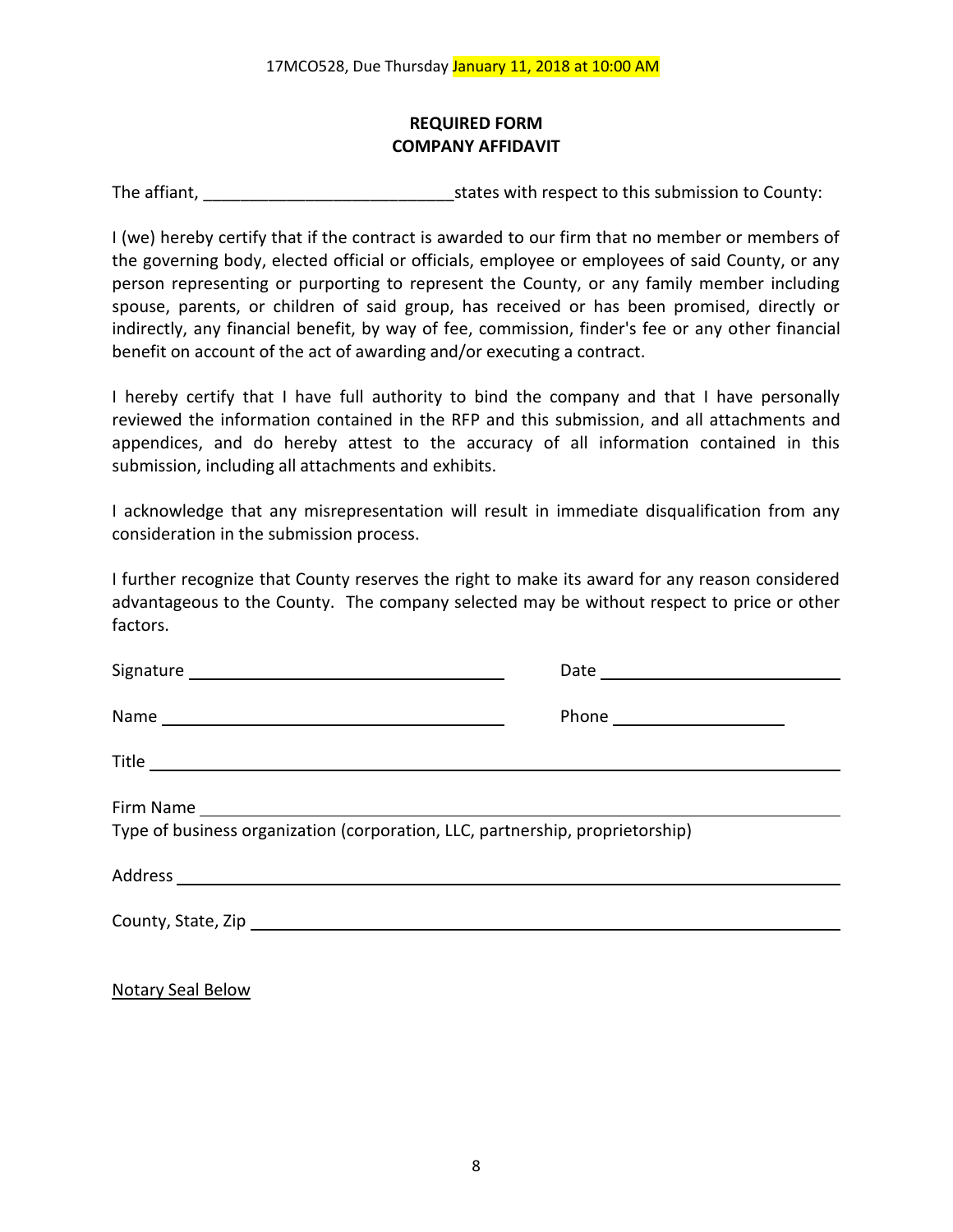## **SPECIFICATION**

## **PURPOSE:**

Midland County is in need of a vendor who will remove and dispose of existing pavement, the regrade with possible drainage improvements and re-pave (asphalt) six (6) parking lots of the Sheriff's Office buildings and CSCD building.

# **SUBCONTRACTOR AND/OR SUPPLIER IDENTIFICATION:**

Should the Bidder subcontract any work, the Bidder shall indicate below the name of each subcontractor and/or supplier the bidder will use in the performance of the contract. The Bidder shall specify the work to be performed by the subcontractor or the materials to be provided by the supplier. Any changes in subcontractor and/or supplier listed below shall require prior approval by the Purchasing Office.

## **SPECIFICATIONS:**

The map of the six (6) parking lots are shown in ATTACHMENT A. Vendor will be responsible for providing all supplies, equipment and labor to re-pave these lots with an asphalt paving. This project is to include removal of current pavement and hauling away all debris. Vendor is responsible for all permitting and for meeting City of Midland codes regarding paving of parking lots. Vendor will also be responsible for re-striping the parking spaces.

## **ESTIMATED COMPLETION TIME:**

Please provide an estimate on number of days that the vendor will need to complete this job.

## **REFERENCES:**

Please provide at least 2 references for commercial projects, preferably any local/state government clients that the vendor has provided a similar type of road work as requested in this RFP.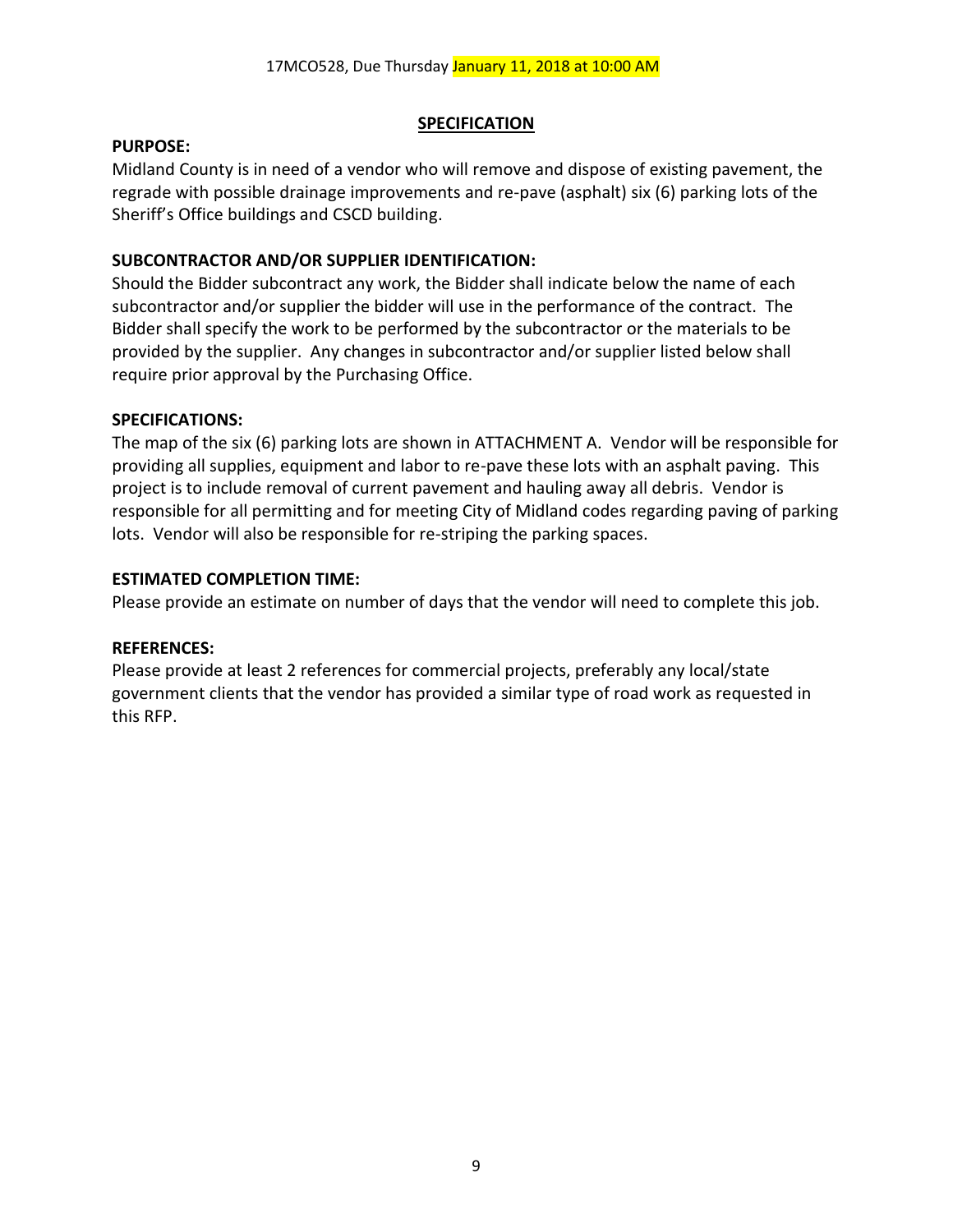# **EVALUATION PROCESS:**

The County will award to the bidder that submits a bid which represents the "best value" to the County. The best value shall not be based solely upon price but the bid which receives the highest cumulative score for each of the evaluation factors delineated herein.

## **CRITERIA:**

Introduction (Executive Summary): 1 page maximum

Tab 1 Previous Related Experience: (20 points, maximum)

- Indicate experience with publicly funded facilities of same approximate size and type as the anticipated project.
- Indicate safety record on previous projects.
- Indicate whether Vendor has had similar contracts terminated prior to completion or whether a bonding company surety has had to pay funds under a bond of the Vendor.

Tab 2 Identity and Location of Vendor: (5 points, maximum)

• Indicate the exact legal name of Vendor, its type of legal organization, its state of organization, its mailing address, the office/business location of the Vendor from which the Project will be managed; and, address Vendor's availability to the Project and the County and the response time.

Tab 3 Duration to Complete: (15 points, maximum)

• Indicate the length of time that it will take the Vendor to complete this work.

Tab 4 References: (Include name, address, and phone number of contact): (10 points, maximum)

• Indicate (2 minimum) general references who can attest to the Vendor's ability, performance, and safety record.

Tab 5 Cost: (50 points, maximum)

• Indicate the Vendor's proposed price for the paving work as completed.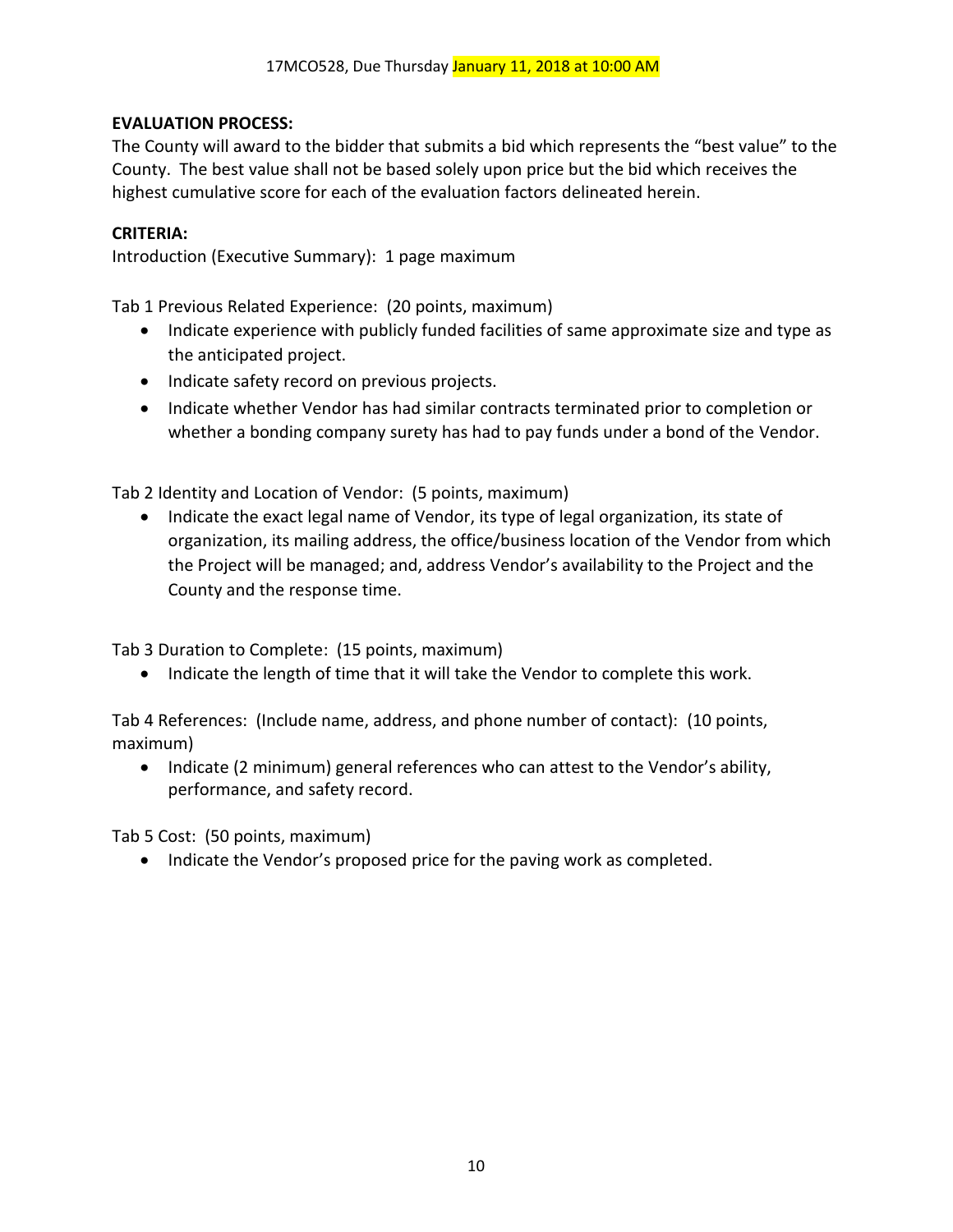# 17MCO528, Due Thursday January 11, 2018 at 10:00 AM

# **PRICING RESPONSE**

| PARKING LOT A           | DAYS FOR COMPLETION       |
|-------------------------|---------------------------|
| PARKING LOT B           |                           |
| PARKING LOT C           | DAYS FOR COMPLETION       |
| PARKING LOT D           | \$<br>DAYS FOR COMPLETION |
| PARKING LOT E           |                           |
| <b>PAINTER DRIVE</b>    |                           |
| <b>ALL PARKING LOTS</b> | \$<br>DAYS FOR COMPLETION |